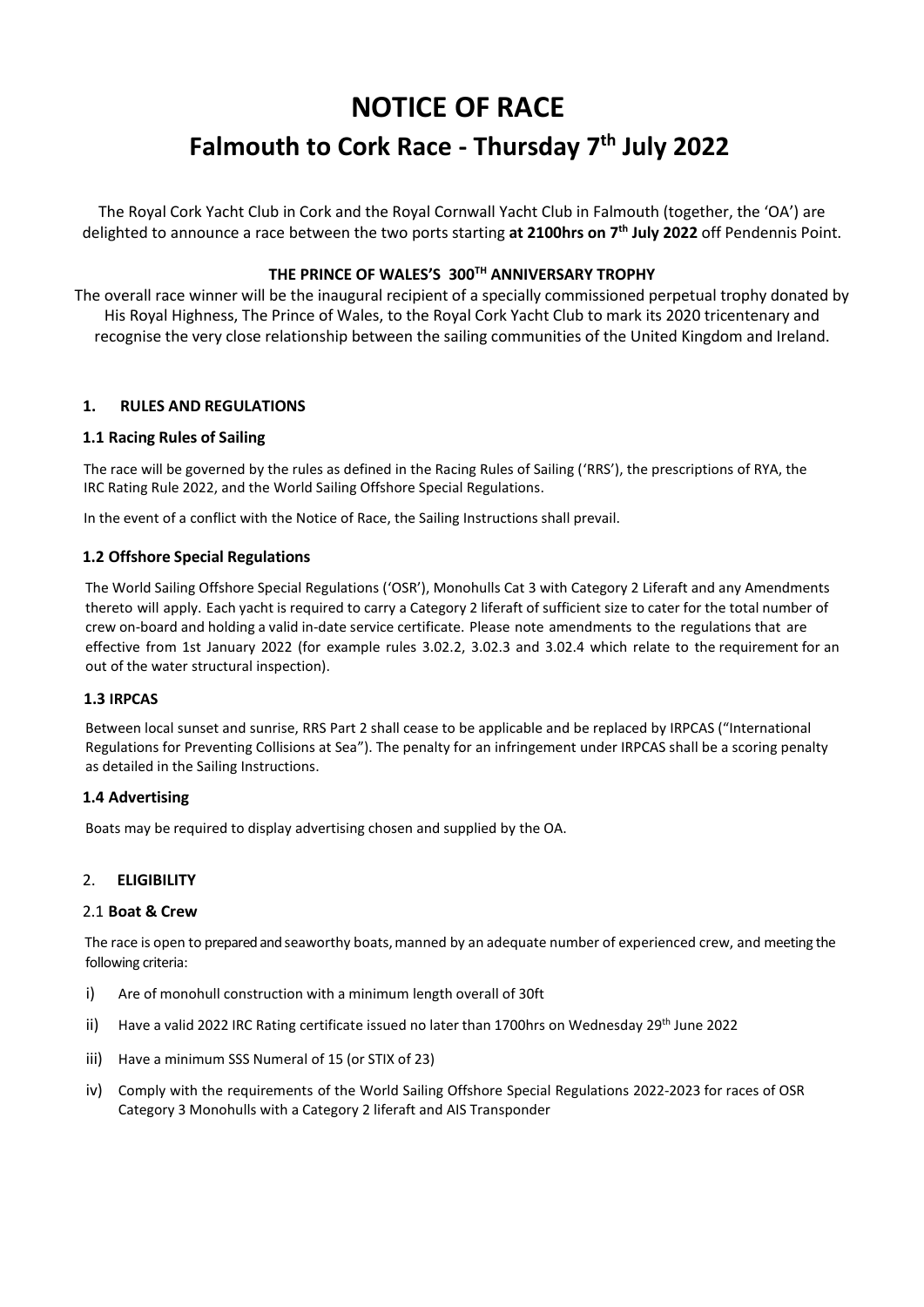## **2.2 Crew numbers**

The minimum crew on any boat shall be three, unless the boat is entered as a Double-Handed entry.

Crew numbers shall be limited to the maximum capacity of the liferaft carried on the boat but, in any case, shall not exceed the crew number on the IRC Certificate.

## **2.3 Automatic Steering – Double Handed**

Automatic or wind-vane steering is permitted (this changes RRS 52) for participants racing as Double Handed entries. Such entries must satisfy the OA that they have suitable and adequate experience and that their boat is appropriately organised for two-handed sailing.

## **2.4 Rating**

All entries shall email a copy of the boat's 2022 IRC certificate to *[racing@corkweek.ie](mailto:racing@corkweek.ie)* by 1700hrs on 30th June 2022. Any late submissions, or changes made to a boat's rating or class certificate, made after this deadline shall be accompanied by an explanatory letter and will be accepted at the sole discretion of the OA.

# **3. OSR COMPLIANCE**

Under RRS 3 the responsibility for a boat's decision to participate in a race or continue racing is hers alone. The safety of a boat and her crew is the sole and inescapable responsibility of the Person in Charge who shall do their best to ensure that the boat is fully found, thoroughly seaworthy and manned by an experienced and appropriately trained crew who are physically fit to face bad weather. The Person in Charge shall also assign a person to take over their responsibilities in the event of their incapacitation.

Neither the establishment of the Offshore Sailing Regulations nor their use by the OA nor the inspection of a boat under the OSR, in any way limits or reduces the complete and unlimited responsibility of the Person in Charge. The OA will endeavour to help competitors to understand the requirements OSR in advance of the event and should be contacted at *[racing@corkweek.ie](mailto:racing@corkweek.ie)* with any queries.

All entries shall complete an OSR Category 3 Checklist and a declaration stating that the boat is compliant with the required World Sailing Special Offshore Regulations.

Completed forms should be provided to *[racing@corkweek.ie](mailto:racing@corkweek.ie)* by 1700hrs on 30th June 2022.

The OA reserves the right to conduct an OSR inspection on any boat at any time.

## **4. ENTRY AND FEES**

#### **4.1 Entry Limit**

The total number of entries in the race is restricted to 50 boats.

#### **4.2 Entry Fee**

The entry fee for the race shall be €150, and entries can be made online at *[www.royalcork.com](http://www.royalcork.com/)* before 1700hrs on 30th June 2022.

Entries after this date may be accepted subject to the payment of a late entry fee (not more that 125% of the standard entry fee).

#### **4.3 Entry Cancellation**

Cancellations made before 1700hrs on 30<sup>th</sup> June 2022 will be eligible for a full refund of the race entry fee. Cancellations made after this time shall be eligible for a refund of 50% of the standard race entry fee.

#### **4.4 Crew List**

The Person in Charge will be required to file a crew list and emergency shore contact details.

A boat shall not race with a crew member whose personal details and emergency contact details have not been provided to the OA.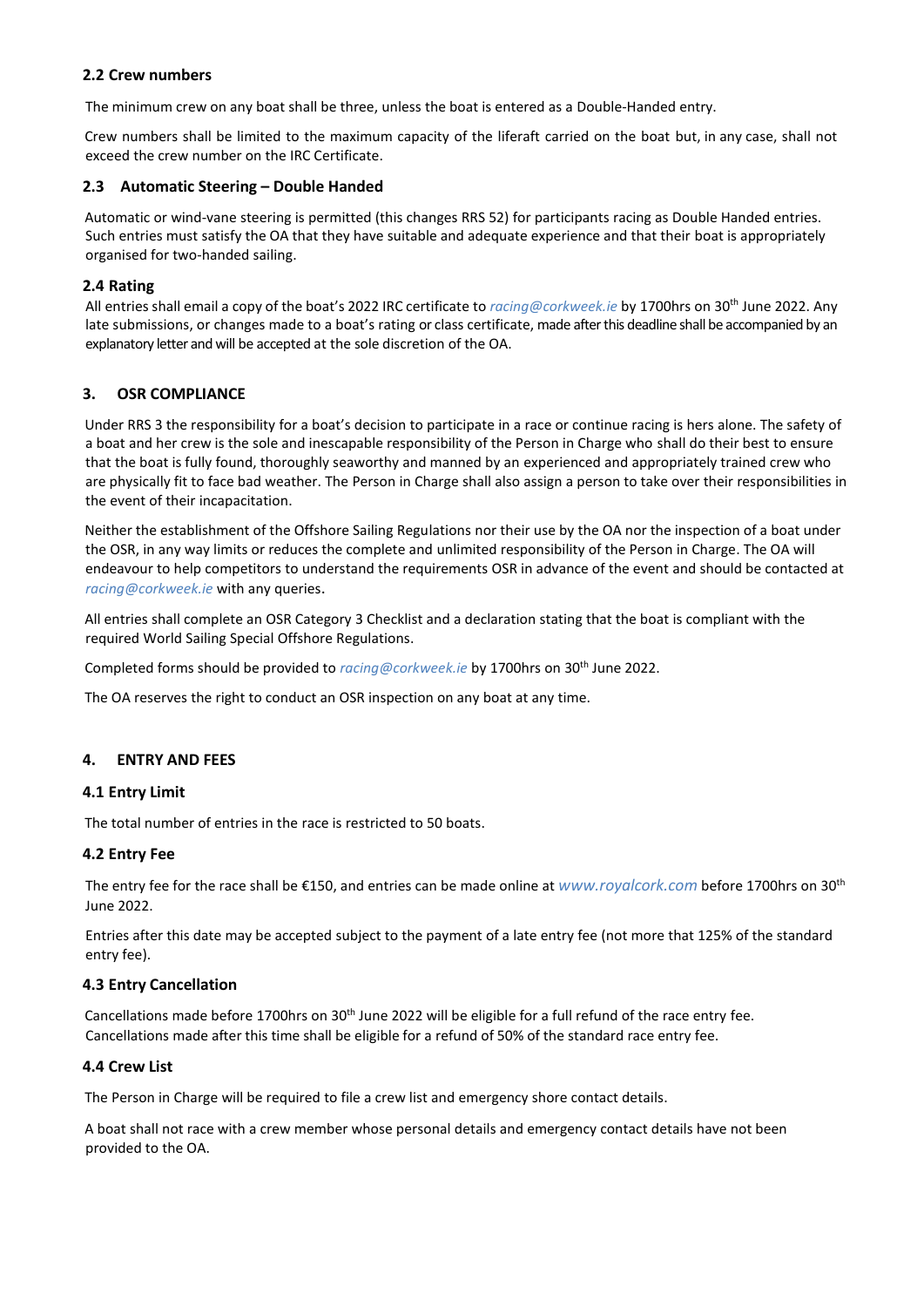## **5. SAILING INSTRUCTIONS**

The Sailing Instructions will be available on the event website at [www.royalcork.com](http://www.royalcork.com/) from 30th June 2022.

#### **6. THE START AND COURSE**

The race shall start at 2100hrs on Thursday 7<sup>th</sup> July 2022

The course shall be from a start line in the vicinity of Pendennis point in Falmouth to finish in the vicinity of Roches Point in Cork. More details will be provided in the Sailing Instructions.

#### **7. TAKING A PENALTY (RRS 44)**

The penalty for breaking a rule of RRS Part 2 shall be a Two Turns Penalty as permitted and described in RRS 44.2. When the right-of-way rules of IRPCAS apply, the penalty for a breach shall be 10 minutes added to a boat's corrected time (in accordance with RRS 44.3). A boat that accepts a penalty shall declare same on their submitted Declaration Form.

#### **8. COMMUNICATION, TRACKERS, AIS**

Details of mandatory reporting procedures during the race will be provided in the Sailing Instructions.

All boats shall carry an AIS Transponder.

Competitors shall ensure that the racing name of the boat is transmitted rather than just the MMSI number. Competitors must ensure that their AIS Transponder is switched on at all times during the race i.e. transmitting and receiving. Any problem with the AIS unit that prevents it transmitting or receiving during the race must be declared in the submitted race Declaration Form.

#### **9. RRS 41 – OUTSIDE HELP**

Rule 41(c) is replaced by:-

"A boat shall not receive help from any outside source, except (c) help in the form of information which is freely available to all boats, which shall include navigational, weather, tide or current information fromany source which is available to all boats whether or not by payment of a fee or subscription, but shall not include any information gathered or the subject of interpretation by, or any advice received from, any source not on board the boat and which is specific to the boat and her situation."

#### **10. PRIZES**

Prizes will be awarded as follows:

- IRC Overall Winner **THE PRINCE OF WALES'S 300TH ANNIVERSARY TROPHY**
- 1st, 2nd & 3rd in IRC Overall

Other prizes may be awarded by the OA, dependent on the entries received and other considerations.